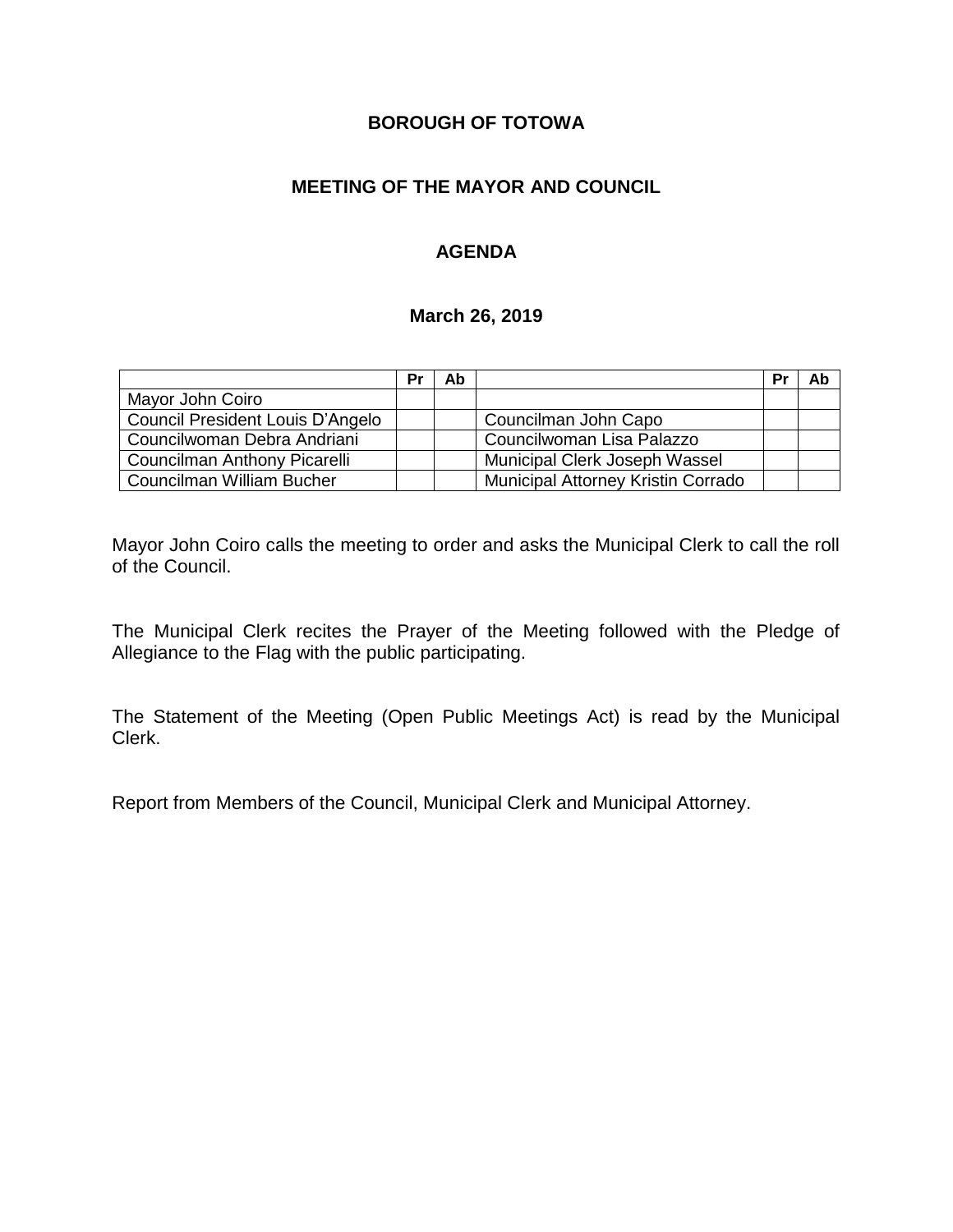Minutes of the Mayor and Council for the meeting of March 12, 2019.

# **COMMITTEE ON FINANCE: PICARELLI, D'ANGELO, CAPO.**

Resolution No. 2019-07 for the payment of bills.

Resolution No. 2019-08 Authorizing The Transfer Of 2018 Budget Appropriations.

# **COMMITTEE ON PUBLIC SAFETY: D'ANGELO, CAPO, BUCHER.**

Fire Department TSAP for 2018.

Letter from the Passaic County Prosecutor inviting the Mayor and Council to attend the  $22^{nd}$  Annual Candlelight Vigil to be held on Sunday, April 28, 2019 from 3:00 – 5:00 p.m. at the Passaic County Community College.

# **COMMITTEE ON PUBLIC WORKS: BUCHER, PALAZZO, PICARELLI.**

No report.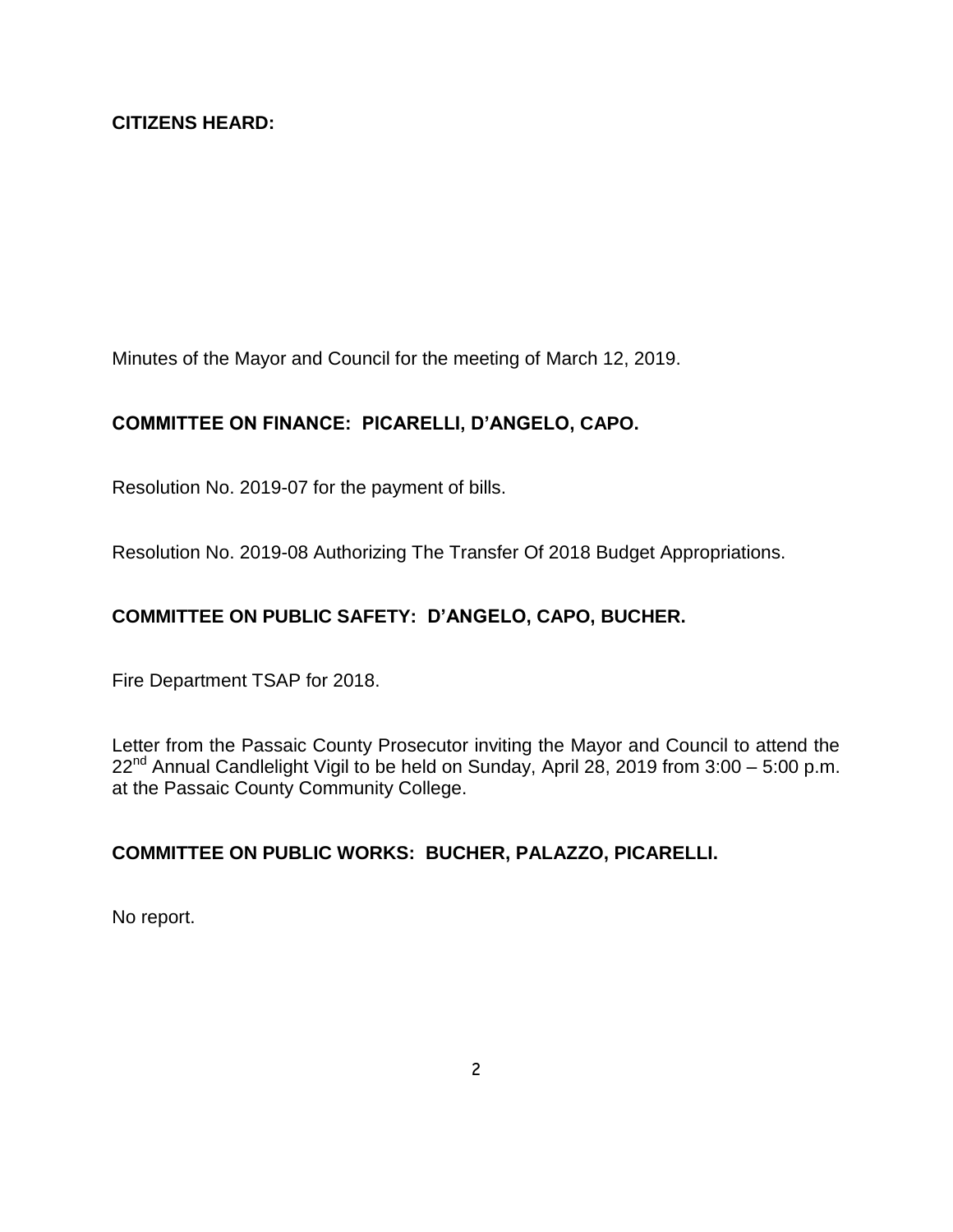### **COMMITTEE ON ENG. & PUB. PROPERTY: CAPO, ANDRIANI, D'ANGELO.**

Payment Estimate No. 1 (Final) in the amount of \$15,443.00 to Caravella Demolition, Inc. for the Demolition Of Structure At 300 Riverview Drive.

Letter from American Legion Memorial Post No. 227 requesting permission to use the Municipal Parking Lot on Saturday, April 6, 2019 for their fundraiser to Atlantic City.

Letter from the Deborah Hospital Foundation requesting permission to use the Municipal Parking Lot on Tuesday, May 14, 2019 for a trip to Villa Roma in New York.

### **COMMITTEE ON LIAISON & INSPECTION: ANDRIANI, BUCHER, PALAZZO.**

Resolution Authorizing A Shared Services Agreement With The City Of Paterson For Animal Control Services For 2019.

Resolution Authorizing The Appointment Of An Affordable Housing Administrative Agent For The Borough Of Totowa.

Resolution Authorizing Contract With International Firework Manufacturing Company Inc.

Resolution Authorizing Contract For Fertilizer And Weed Control Services For 2019.

Letter from American Legion Memorial Post No. 227 inviting the Mayor and Council to their annual installation of officers on Thursday, April 25, 2019 at 7:00 p.m.

Letter from the Board of Health advising that the Annual Rabies Clinic will be held on Tuesday, April 30, 2019 at the DPW Garage at 7:00 p.m.